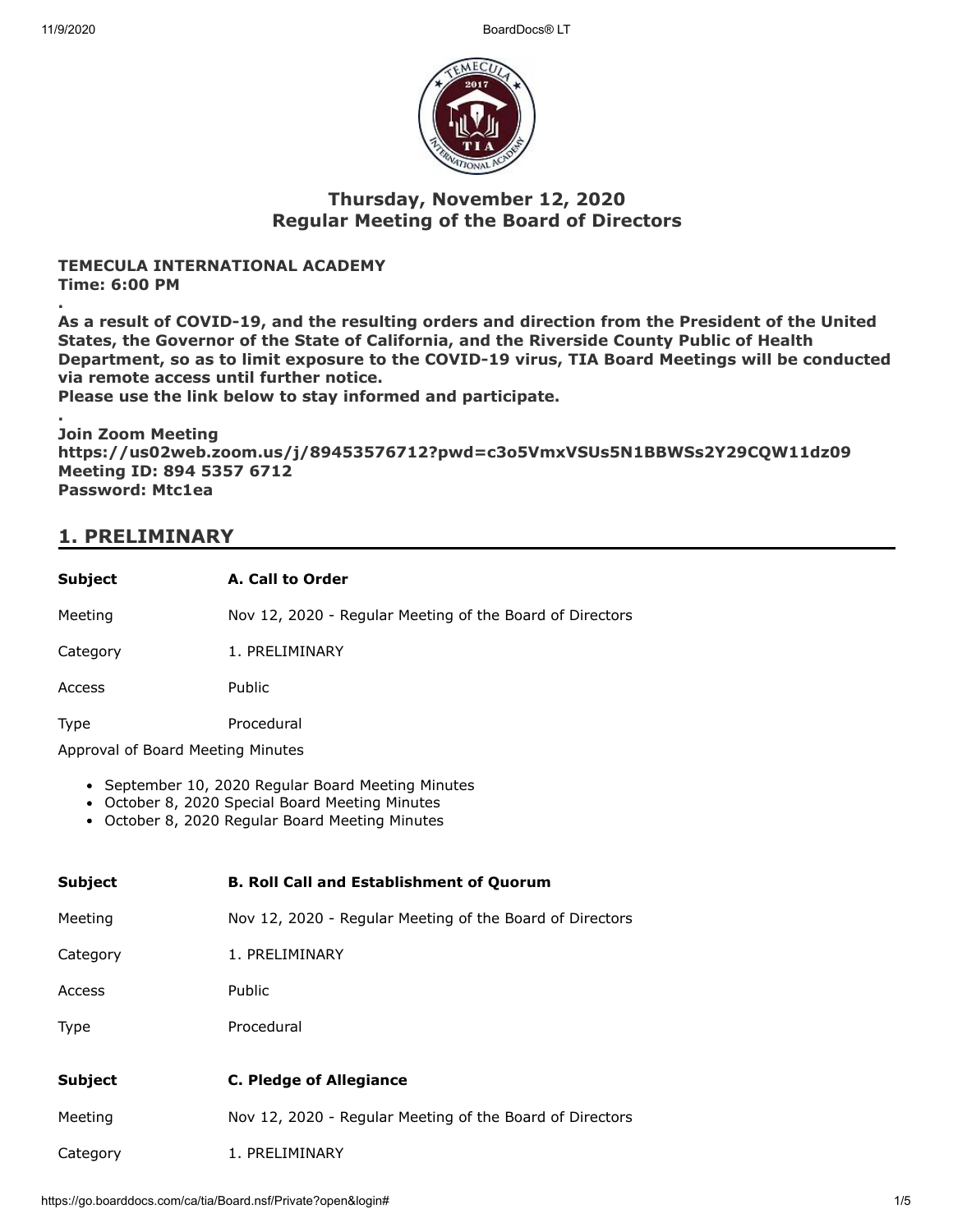11/9/2020 BoardDocs® LT

| Access             | Public                                                   |
|--------------------|----------------------------------------------------------|
| <b>Type</b>        | Procedural                                               |
| <b>Subject</b>     | D. Approval of Agenda                                    |
| Meeting            | Nov 12, 2020 - Regular Meeting of the Board of Directors |
| Category           | 1. PRELIMINARY                                           |
| Access             | Public                                                   |
| <b>Type</b>        | Action                                                   |
| Recommended Action | Motion to Approve Agenda                                 |

#### **2. PUBLIC COMMENTS**

| <b>Subject</b>                              | <b>A. Public Comments</b>                                |
|---------------------------------------------|----------------------------------------------------------|
| Meeting                                     | Nov 12, 2020 - Regular Meeting of the Board of Directors |
| Category                                    | 2. PUBLIC COMMENTS                                       |
| Access                                      | <b>Public</b>                                            |
| <b>Type</b>                                 | Information                                              |
| INSTRUCTIONS FOR PRESENTATIONS TO THE BOARD |                                                          |

TIA welcomes your participation at TIA Board meetings. The purpose of the meeting of the Board of Directors (Board) is to conduct the affairs of TIA in public. Your participation ensures continuing community interest in TIA.

EMAIL to provide comment during school closure due to COVID-19: [tiaoffice@temeculainternational.org](mailto:tiaoffice@temeculainternational.org). Please submit your comment prior to 4:30 p.m. on the day of the meeting. Comments will be read aloud during the time allotted. Those comments not read will be provided to all Board members for their review.

Comments regarding Open/Closed Session items found on the agenda should be limited to three (3) minutes per speaker, for a total of twenty-one (21) minutes. Unless an item has been placed on the published agenda in accordance with the Brown Act, there shall be no action taken, nor should there be comments on, responses to, or discussion of a topic not on the agenda. Public Comment emails will be presented to the Board of Directors. The Board members may: (1) acknowledge receipt of information/report; (2) refer to staff with no direction as to action or priority; or (3) refer the matter to the next agenda.

Personal attacks against TIA employees and/or TIA Board members are inappropriate and not considered by the Board at a public Board Meeting. The Board has a complaint process which should be followed. The Board will not respond to personal attacks against employees or Board members in a public meeting, and cautions members of the public that they will be personally responsible for any remarks made.

### **3. CONSENT ITEMS**

| <b>Subject</b>                    | A. Approval of Board Meeting Minutes                     |
|-----------------------------------|----------------------------------------------------------|
| Meeting                           | Nov 12, 2020 - Regular Meeting of the Board of Directors |
| Category                          | 3. CONSENT ITEMS                                         |
| Access                            | <b>Public</b>                                            |
| <b>Type</b>                       |                                                          |
| Approval of Board Meeting Minutes |                                                          |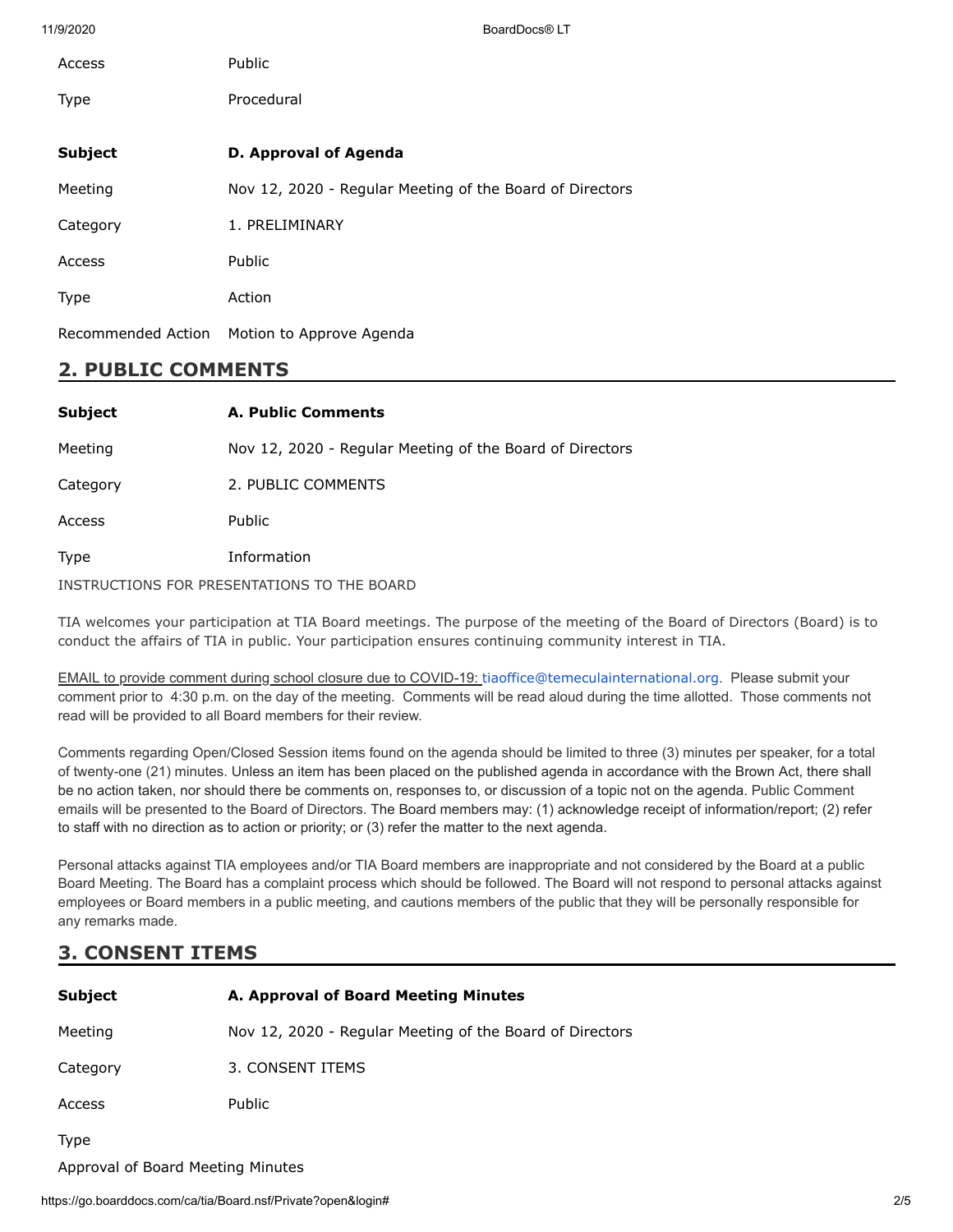- September 10, 2020 Regular Board Meeting Minutes
- October 8, 2020 Regular Board Meeting Minutes
- October 8, 2020 Special Board Meeting Minutes

#### File Attachments

[October 8, 2020 Regular Board Meeting Minutes BoardDocs® LT.pdf \(106 KB\)](https://go.boarddocs.com/ca/tia/Board.nsf/files/BV7NTC615A8F/$file/October%208%2C%202020%20Regular%20Board%20Meeting%20Minutes%20BoardDocs%C2%AE%20LT.pdf) [October 8, 2020 Special Board Meeting Minutes BoardDocs® LT.pdf \(83 KB\)](https://go.boarddocs.com/ca/tia/Board.nsf/files/BV7NTE615A9B/$file/October%208%2C%202020%20Special%20Board%20Meeting%20Minutes%20BoardDocs%C2%AE%20LT.pdf) [September 10, 2020 Regular Board Meeting Minutes BoardDocs® LT.pdf \(89 KB\)](https://go.boarddocs.com/ca/tia/Board.nsf/files/BV7NTG615AAA/$file/September%2010%2C%202020%20Regular%20Board%20Meeting%20Minutes%20BoardDocs%C2%AE%20LT.pdf)

### **4. INFORMATION/DISCUSSION**

#### **Subject A. Principal Report**

Meeting Nov 12, 2020 - Regular Meeting of the Board of Directors

Category 4. INFORMATION/DISCUSSION

Access Public

Type

Principal Report & Attendance Updates

File Attachments [November 12, 2020.pdf \(1,789 KB\)](https://go.boarddocs.com/ca/tia/Board.nsf/files/BV7U5F7A5B78/$file/November%2012%2C%202020.pdf)

| <b>Subject</b> | <b>B. CBO Financial Update</b>                           |
|----------------|----------------------------------------------------------|
| Meeting        | Nov 12, 2020 - Regular Meeting of the Board of Directors |
| Category       | 4. INFORMATION/DISCUSSION                                |

Access Public

Type

CBO Financial Update- Presented by David Graves

File Attachments [Board PP Update\\_Nov 12 Mtg 2020.pdf \(44 KB\)](https://go.boarddocs.com/ca/tia/Board.nsf/files/BV4SMC7185F7/$file/Board%20PP%20Update_Nov%2012%20Mtg%202020.pdf) [Board Warrant Report Oct 2020 \(Nov 12 mtg\).pdf \(357 KB\)](https://go.boarddocs.com/ca/tia/Board.nsf/files/BV4SME718614/$file/Board%20Warrant%20Report%20Oct%202020%20(Nov%2012%20mtg).pdf) [Financial Projections Docs\\_Board Mtg 11.12.20.pdf \(1,026 KB\)](https://go.boarddocs.com/ca/tia/Board.nsf/files/BV4SMG718659/$file/Financial%20Projections%20Docs_Board%20Mtg%2011.12.20.pdf)

# **Subject C. School Reopening Plan**

Meeting Nov 12, 2020 - Regular Meeting of the Board of Directors

Category 4. INFORMATION/DISCUSSION

Access Public

Type

School Reopening Plan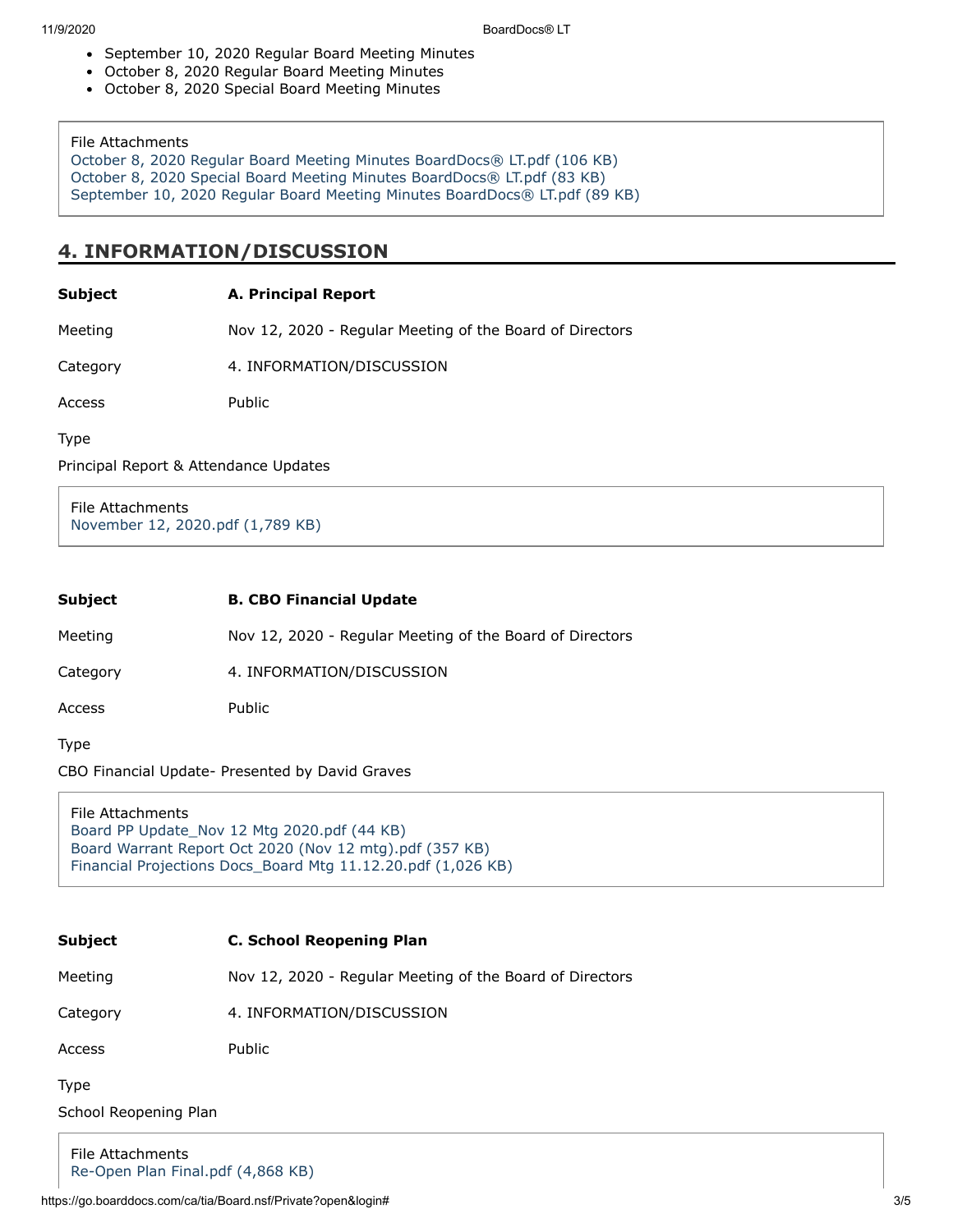| Subject                           | D. COVID 19 Reporting                                    |
|-----------------------------------|----------------------------------------------------------|
| Meeting                           | Nov 12, 2020 - Regular Meeting of the Board of Directors |
| Category                          | 4. INFORMATION/DISCUSSION                                |
| Access                            | <b>Public</b>                                            |
| <b>Type</b><br>COVID 19 Reporting |                                                          |

### **5. ACTION ITEMS**

| <b>Subject</b>                                   | A. 2021-2022 Prop 39 Facilities Request                  |
|--------------------------------------------------|----------------------------------------------------------|
| Meeting                                          | Nov 12, 2020 - Regular Meeting of the Board of Directors |
| Category                                         | 5. ACTION ITEMS                                          |
| Access                                           | Public                                                   |
| <b>Type</b>                                      |                                                          |
| Approval of 2021-2020 Prop 39 Facilities Request |                                                          |

#### File Attachments [TIA 2021-2022 Proposition 39 Facilities Request \(2\).pdf \(3,502 KB\)](https://go.boarddocs.com/ca/tia/Board.nsf/files/BV4SEF710767/$file/TIA%202021-2022%20Proposition%2039%20Facilities%20Request%20(2).pdf)

| Subject  | <b>B. CALPADS Data Sharing Services Agreement</b>        |
|----------|----------------------------------------------------------|
| Meeting  | Nov 12, 2020 - Regular Meeting of the Board of Directors |
| Category | 5. ACTION ITEMS                                          |
| Access   | Public                                                   |
| Type     |                                                          |

Approval of CALPADS Data Sharing Services Agreement

File Attachments [Temecula International Academy DS-20-33 \(1\)-2.pdf \(292 KB\)](https://go.boarddocs.com/ca/tia/Board.nsf/files/BV4SFA71371F/$file/Temecula%20International%20Academy%20DS-20-33%20(1)-2.pdf)

## **6. ADJOURNMENT**

| <b>Subject</b>     | A. Adjourn                                               |
|--------------------|----------------------------------------------------------|
| Meeting            | Nov 12, 2020 - Regular Meeting of the Board of Directors |
| Category           | 6. ADJOURNMENT                                           |
| Access             | Public                                                   |
| <b>Type</b>        | Action                                                   |
| Recommended Action | Motion to Adjourn                                        |

https://go.boarddocs.com/ca/tia/Board.nsf/Private?open&login# 4/5